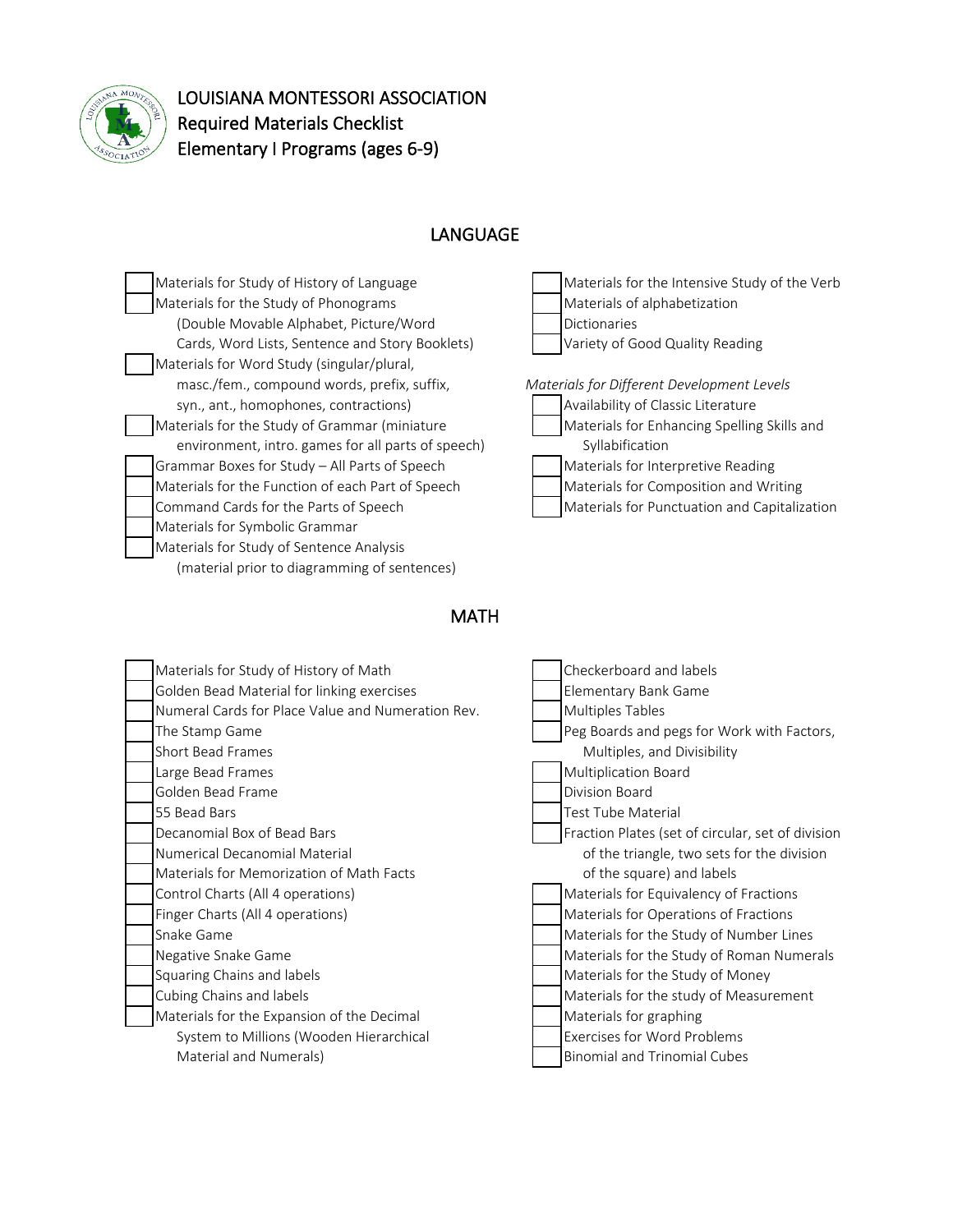# **GEOMETRY**

| Geometric Cabinet and labels       | Concentric Circle Material                   |
|------------------------------------|----------------------------------------------|
| Set of Geometric Solids            | Material for Set Theory                      |
| All sets of Constructive Triangles | Yellow Material for Area                     |
| Box of Sticks                      | Booklets and packets for the Study of Plane  |
| Montessori Protractor              | Geometry - Classification and Definitions    |
| Regular Protractor                 | of Geometrical Plane Figures and Their Parts |
| Geometric Compass                  | <b>Geometry Command Cards</b>                |
| Materials for Apothems             |                                              |

# **HISTORY**

 $\mathbf l$ 

| Materials for the measurement of time           | The Hand Chart                                       |
|-------------------------------------------------|------------------------------------------------------|
| (Division of the Day)                           | First Timeline of Man                                |
| History of the Calendar (Months of the Year and | Second Timeline of Man                               |
| Days of the Week)                               | BC - AD Timeline                                     |
| Materials for the Division of the Year          | Materials for the Study of the Progress of Civilizat |
| Materials for the Study of Personal Timelines   | Materials for Parallel Study of American History     |
| Materials for the Fundamental Needs of Man      | (Intro. To Explorers, Colonization, U.S. Presider    |
| The Long Black Strip                            | Reference Books / Journals                           |
| Clock of Eras                                   | <b>Booklets</b>                                      |
| The Timeline of Life                            | Charts and Models                                    |

## GEOGRAPHY

| Impressionistic Charts and materials for the experiments of the First Cosmic Tale                       |
|---------------------------------------------------------------------------------------------------------|
| Impressionistic Charts and Geography Experiment Cards for The Universe, The Solar System, and The Earth |
| Materials for the study of the layers of the Earth, Stratification of Rocks, and Formation of Mountains |
| Materials for the Classification of Rocks                                                               |
| Impressionistic Charts and Experiments for Solar Energy of the Earth and Movements of the Earth         |
| Globes                                                                                                  |
| Land and Water Form Nomenclature and Definition Cards                                                   |
| Solar System Nomenclature Cards and Charts                                                              |
| Phases of the Moon Material                                                                             |
| Pin Maps                                                                                                |
| Blank Continent and Country Maps                                                                        |
| Material for Flags of the World                                                                         |
| Material for the Study of U.S. geography                                                                |
| Materials for Study of Economic Geography                                                               |
| Atlas                                                                                                   |
| Charts of Physical Features                                                                             |
| Materials for the Interdependencies of Human Beings in Society                                          |